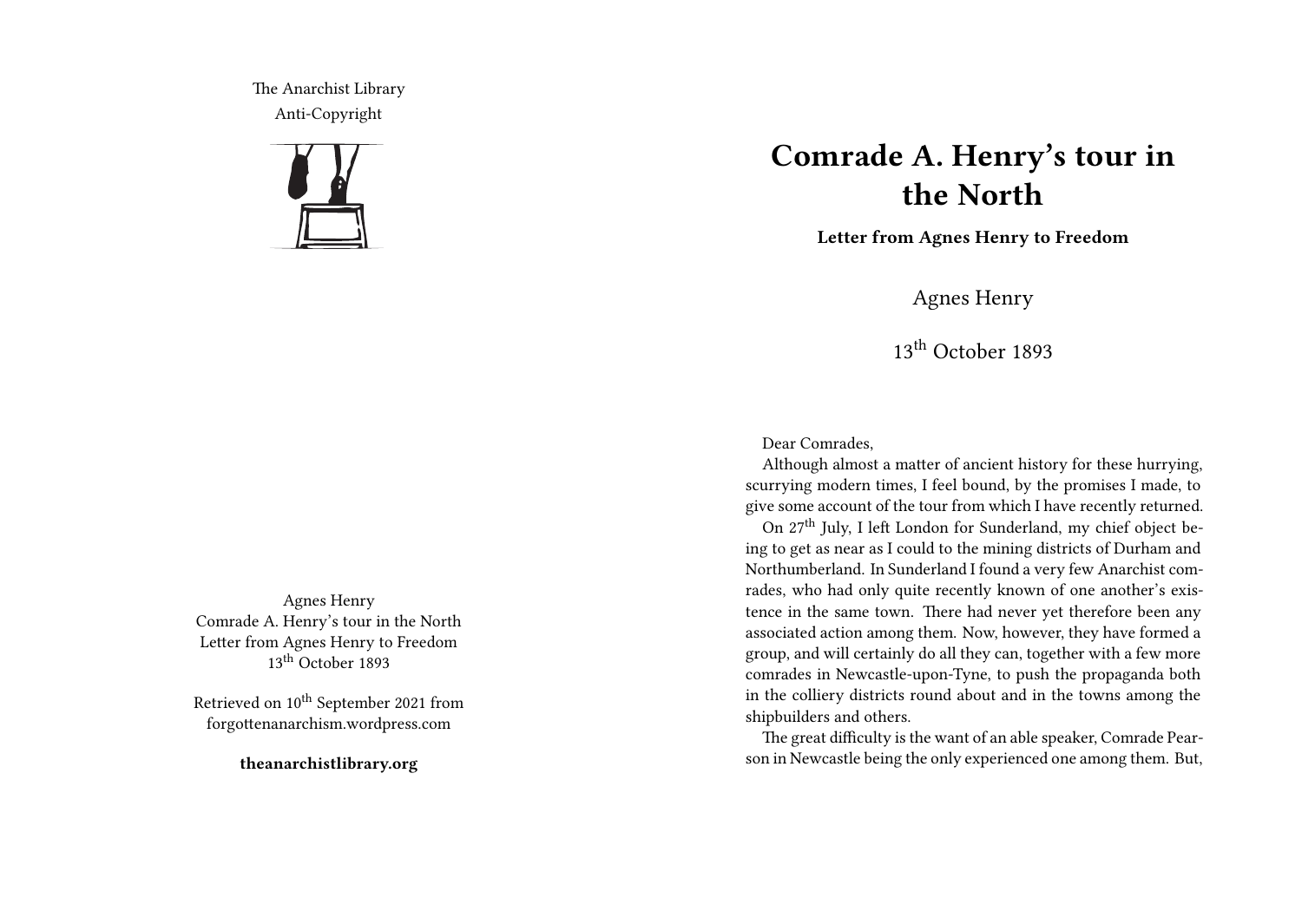I may add that Comrade Black of Sunderland bids fair to become a good speaker if he would only persist in the attempts he has made.

Unfortunately, for lack of thorough organisation, I was not able to speak among the miners as often as I would have wished, but nevertheless the thin end of the wedge was introduced in places where Anarchist Socialism had not been heard before. During the three weeks of my stay our meetings were well-attended, and elicited intelligent and sometimes enthusiastic interest on the part of the listeners. In short, my experience strengthened me in my opinion that there is no more fertile soil where the seed of Anarchist Communism could be spread than among the miners and the other independent spirited laborers of the North. Meetings were held in various parts of Sunderland and Newcastle, and in the colliery centres of Monkwearmouth, Ryhope, Seaham and Chester-le-Street. Also a fair amount of literature was sold.

Being half way to even the furthest off of our Scottish Groups, and remembering the pleasure I had had early in this year in taking part in the propaganda among those cordial bands of zealous comrades, I could not resist the temptation to intimate my readiness to visit them again if they so desired. Accordingly, on August 18<sup>th</sup>, I proceeded to Aberdeen. The bracing air of this fine northern, smokeless town refreshes the body, while the genial and truly brotherly welcome with which one is received by our Aberdonian comrades, makes a week's propaganda there both an inspiration and a privilege. We held two indoor meetings on Sunday  $20^{th}$  Aug., and during the week five out-door meetings. It is very evident that the workmen of Aberdeen receive the Anarchist propaganda gladly. They seem here to be as well-prepared as anywhere for the hour when they will take their part boldly in working out that Social Revolution which we all so ardently desire. From Aberdeen we went to Dundee, meeting again with a true Scotch welcome. It was a great pleasure to find that the group had increased, in spite of their having but one speaker among them. I was also very glad to make the acquaintance of several comrades I had not met on my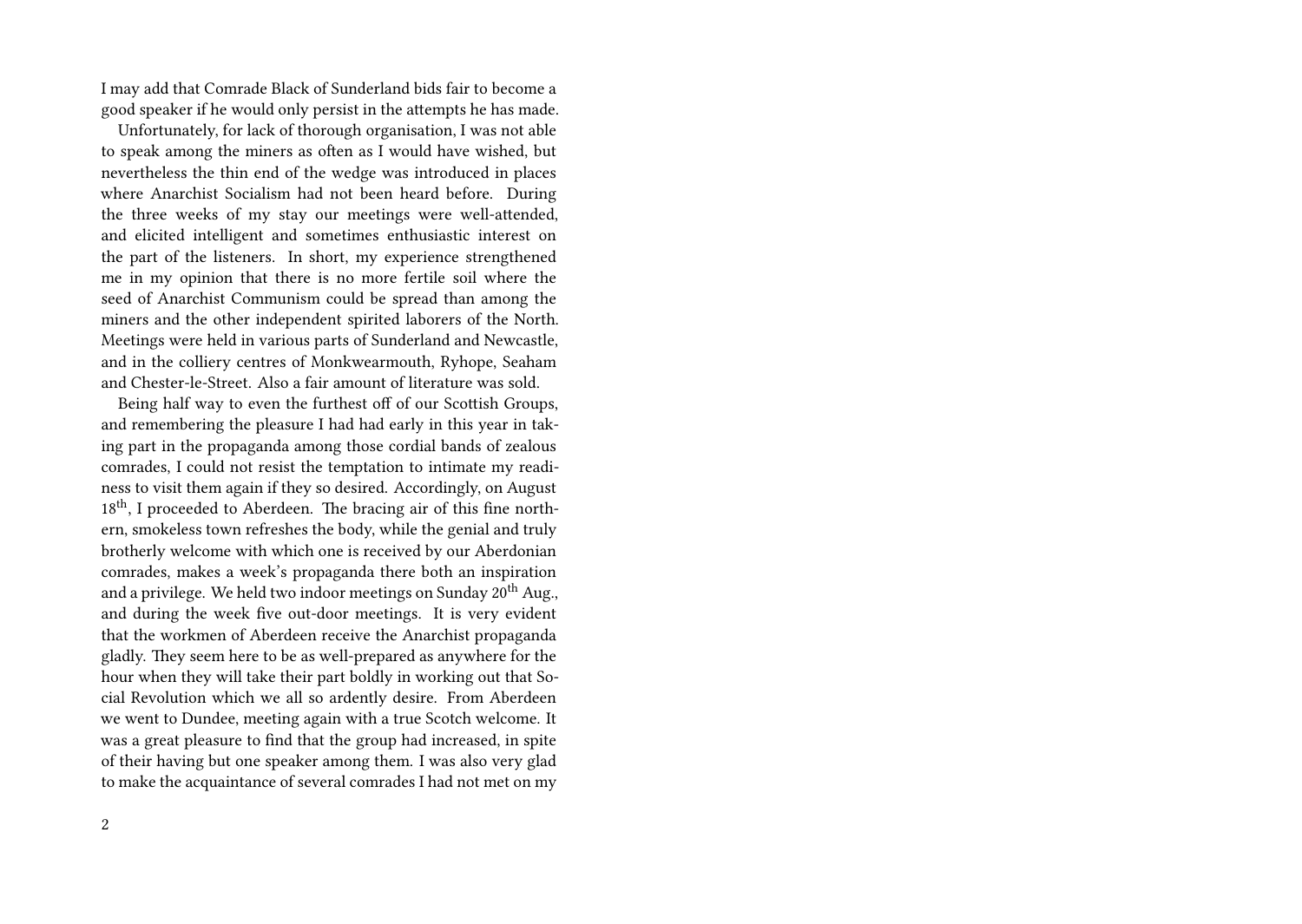previous visit. We had an excellent meeting, audience about 1000, in Barrack Park, on the Sunday. A slight, but not unfriendly opposition was made by a German Democrat. In the evening we had a smaller gathering at an indoor lecture followed by discussion. During the week we held three out-door meetings, all well-attended by attentive audiences, and generally followed by discussion. On the Friday I reached Edinburgh, and again I found myself among old friends, and made acquaintance with new ones. Here we had, Sunday, 3rd Sept., two successful meetings in "The Meadows," attended by large audiences. Several efforts made to find a hall for an indoor meeting during the week failed, and consequently I could only meet with comrades and sympathisers individually before I had to leave on the following Thursday,  $7<sup>th</sup>$  September, for Glasgow. This too is a lively centre for Anarchist propaganda with a large and active group. It is quite remarkable in Glasgow to find such enthusiastic accord on many points as there seems to be between many of the Democrats, who are thorough revolutionary Socialists, and even between younger members of the I.L.P. and our Anarchistic Brotherhood. Everywhere I spoke the applause from these other Schools of Socialists appeared to be almost as hearty as from the avowed Anarchists. For instance when I attended a lecture given by Com. Kate Conway of the I.L.P. the moment I rose to take part in the discussion I was greeted with a burst of applause which to me was quite amazing. And here, may I add, that at any rate, in the North there are many active workers among the I.L.P.'s who have no living faith in political methods, but who have joined that movement merely because they feel the great necessity of giving the sympathetic but still timid workers a definite object to strive for, a "something for them to do," in the words of Com. Kate Conway herself. But these agitators aim chiefly at spreading Socialistic ideas, increasing the desire for fraternity, equality and liberty among all. As to our propaganda during my fortnight's stay in Glasgow there was certainly not much time wasted. The day after I arrived the usual weekly Group meeting was held, when imme